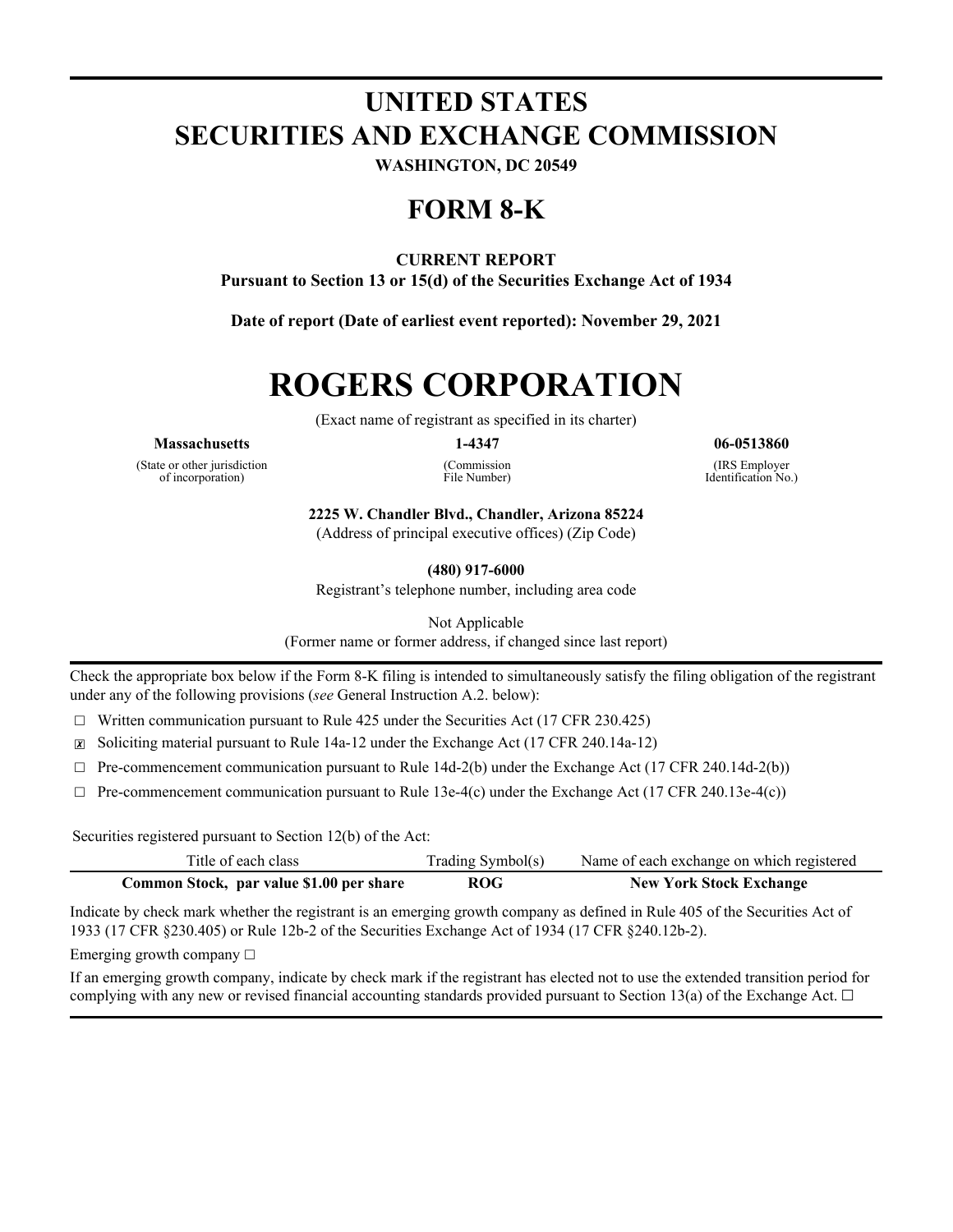#### **Item 5.02. Departure of Directors or Certain Officers; Election of Directors; Appointment of Certain Officers; Compensatory Arrangements of Certain Officers.**

As previously disclosed, on November 1, 2021, Rogers Corporation, a Massachusetts corporation ("Rogers" or the "Company"), entered into an Agreement and Plan of Merger (the "Merger Agreement") with DuPont de Nemours, Inc., a Delaware corporation ("DuPont" or "Parent"), and Cardinalis Merger Sub, Inc., a Delaware corporation and a wholly owned subsidiary of Parent ("Merger Sub"), whereby, upon the terms and subject to the conditions set forth in the Merger Agreement, the Company will merge with and into Merger Sub (the "Merger"). Among other matters, the Merger Agreement provides for certain modifications to equity awards outstanding under the Company's 2019 Long-Term Equity Compensation Plan. On November 1, 2021, the Compensation and Organization Committee (the "Committee") of the Board of Directors of the Company effectuated the modifications to existing equity awards as required by the terms of the Merger Agreement, and such modifications were previously described in a Current Report on Form 8-K dated November 2, 2021.

On November 29, 2021, as permitted by the terms of the Merger Agreement, the Committee authorized the Company to enter into agreements with certain employees, including certain of the Company's executive officers, to provide for certain conditional cash payments and approved the form of such agreements (the "Gross-Up Agreements"), a copy of which is filed as Exhibit 10.1 hereto and is incorporated herein by reference. The Gross-Up Agreements provide that if an employee will become entitled to payments and benefits in connection with the Merger, including accelerated vesting of Company equity awards, that are "excess parachute payments" under Sections 280G and 4999 of the Internal Revenue Code of 1986, as amended (the "Code"), the employee will be entitled to receive an additional payment from the Company in an amount such that, after payment by the individual of all applicable taxes on the parachute payments and this additional payment (including any excise tax imposed under Section 4999 of the Code), the individual will be in the same after-tax position as if no excise tax were imposed on the parachute payments. In authorizing the Company to enter into Gross-Up Agreements, the Committee considered, among other things, the employee retention and performance benefits accruing to the Company as a result of providing affected employees the additional financial incentive to remain with the Company through the close of the Merger.

#### **Item 9.01 Financial Statements and Exhibits.**

(d) Exhibits

| Exhibit No. | <b>Description</b>                                                               |
|-------------|----------------------------------------------------------------------------------|
| 10.1        | Form of Gross-Up Agreement.                                                      |
| 104         | Cover Page Interactive Data File (embedded within the Inline XBRL)<br>document). |

#### **Additional Information and Where to Find It**

This communication does not constitute a solicitation of any proxy, vote or approval. Rogers intends to file with the Securities and Exchange Commission ("SEC") and mail to its shareholders a definitive proxy statement in connection with the proposed transaction with DuPont. ROGERS' SHAREHOLDERS ARE URGED TO READ CAREFULLY AND IN THEIR ENTIRETY THE PROXY STATEMENT AND ANY OTHER RELEVANT DOCUMENTS THAT ARE FILED WITH THE SEC WHEN THEY BECOME AVAILABLE BECAUSE THEY WILL CONTAIN IMPORTANT INFORMATION ABOUT ROGERS AND THE PROPOSED MERGER. Investors and shareholders may obtain a free copy of the proxy statement and other documents filed with the SEC (when they became available) from the SEC's website at www.sec.gov or by accessing the Rogers' website at https://rogerscorp.com/investors.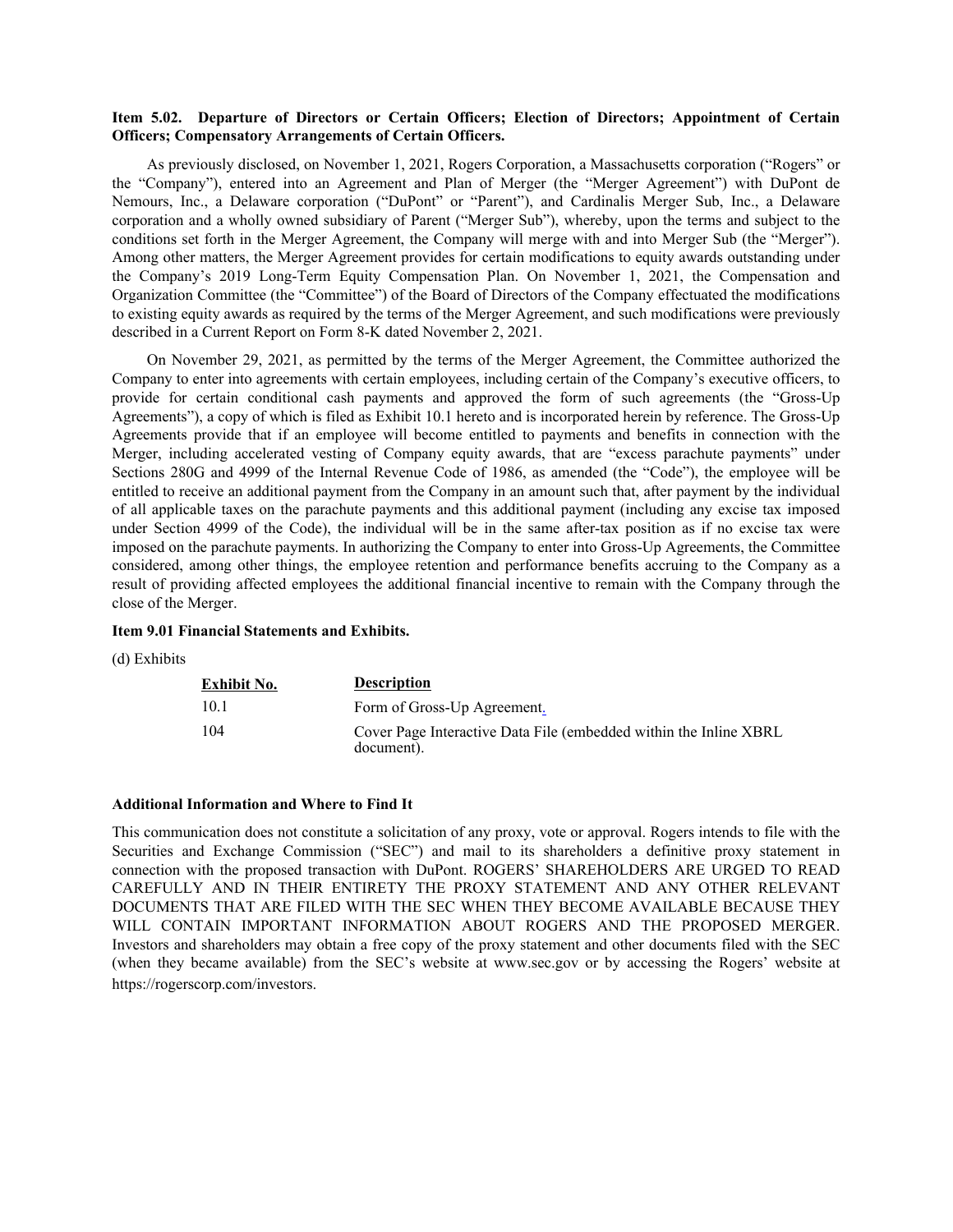#### **Certain Information Concerning Participants**

Rogers and its directors and executive officers may be deemed to be participants in the solicitation of proxies from Rogers' shareholders with respect to the proposed merger. Information about Rogers' directors and executive officers is set forth in Rogers' definitive proxy statement for its 2021 Annual Meeting of Shareholders, which was filed with the SEC on March 26, 2021, and its Annual Report on Form 10-K for the fiscal year ended December 31, 2020, which was filed with the SEC on February 19, 2021. These documents may be obtained as indicated above. Investors and shareholders may obtain more detailed information regarding the direct and indirect interests of Rogers and its respective directors and executive officers in the proposed transaction by reading the definitive proxy statement that Rogers intends to file with the SEC when it becomes available.

#### **Safe Harbor Statement**

Statements included in this report that are not a description of historical facts are forward-looking statements. Words or phrases such as "believe," "may," "could," "will," "estimate," "continue," "anticipate," "intend," "seek," "plan," "expect," "should," "would" or similar expressions are intended to identify forward-looking statements, and are based on Rogers' current beliefs and expectations. This report contains forward-looking statements, which concern the planned acquisition of Rogers by DuPont, our plans, objectives, outlook, goals, strategies, future events, future net sales or performance, capital expenditures, future restructuring, plans or intentions relating to expansions, business trends and other information that is not historical information. All forward-looking statements are based upon information available to us on the date of this report and are subject to risks, uncertainties and other factors, many of which are outside of our control, which could cause actual results to differ materially from those indicated by the forward-looking statements. Rogers' actual future results may differ materially from Rogers' current expectations due to the risks and uncertainties inherent in its business and risks relating to the Merger. These risks include, but are not limited to: uncertainties as to the timing and structure of the Merger; the possibility that various closing conditions for the transaction may not be satisfied or waived, including that a governmental entity may prohibit, delay or refuse to grant approval for the consummation of the Merger; the risk that management's time and attention is diverted on transaction related issues; the risk that Rogers is unable to retain key personnel; the risk that the business of Rogers may suffer as a result of potential adverse changes to relationships with employees, customers, vendors and other business partners; the risk that shareholder litigation in connection with the Merger may result in significant costs of defense, indemnification and liability. Other risks and uncertainties that could cause such results to differ include: the duration and impacts of the novel coronavirus global pandemic and efforts to contain its transmission and distribute vaccines, including the effect of these factors on our business, suppliers, customers, end users and economic conditions generally; failure to capitalize on, volatility within, or other adverse changes with respect to the Company's growth drivers, including advanced mobility and advanced connectivity, such as delays in adoption or implementation of new technologies; uncertain business, economic and political conditions in the United States (U.S.) and abroad, particularly in China, South Korea, Germany, Hungary and Belgium, where we maintain significant manufacturing, sales or administrative operations; the trade policy dynamics between the U.S. and China reflected in trade agreement negotiations and the imposition of tariffs and other trade restrictions, including trade restrictions on Huawei Technologies Co., Ltd. (Huawei); fluctuations in foreign currency exchange rates; our ability to develop innovative products and the extent to which our products are incorporated into end-user products and systems and the extent to which end-user products and systems incorporating our products achieve commercial success; the ability and willingness of our sole or limited source suppliers to deliver certain key raw materials, including commodities, to us in a timely and cost-effective manner; intense global competition affecting both our existing products and products currently under development; business interruptions due to catastrophes or other similar events, such as natural disasters, war, terrorism or public health crises; failure to realize, or delays in the realization of anticipated benefits of acquisitions and divestitures due to, among other things, the existence of unknown liabilities or difficulty integrating acquired businesses; our ability to attract and retain management and skilled technical personnel; our ability to protect our proprietary technology from infringement by third parties and/ or allegations that our technology infringes third party rights; changes in effective tax rates or tax laws and regulations in the jurisdictions in which we operate; failure to comply with financial and restrictive covenants in our credit agreement or restrictions on our operational and financial flexibility due to such covenants; the outcome of ongoing and future litigation, including our asbestos-related product liability litigation; changes in environmental laws and regulations applicable to our business; and disruptions in, or breaches of, our information technology systems. Should any risks and uncertainties develop into actual events, these developments could have a material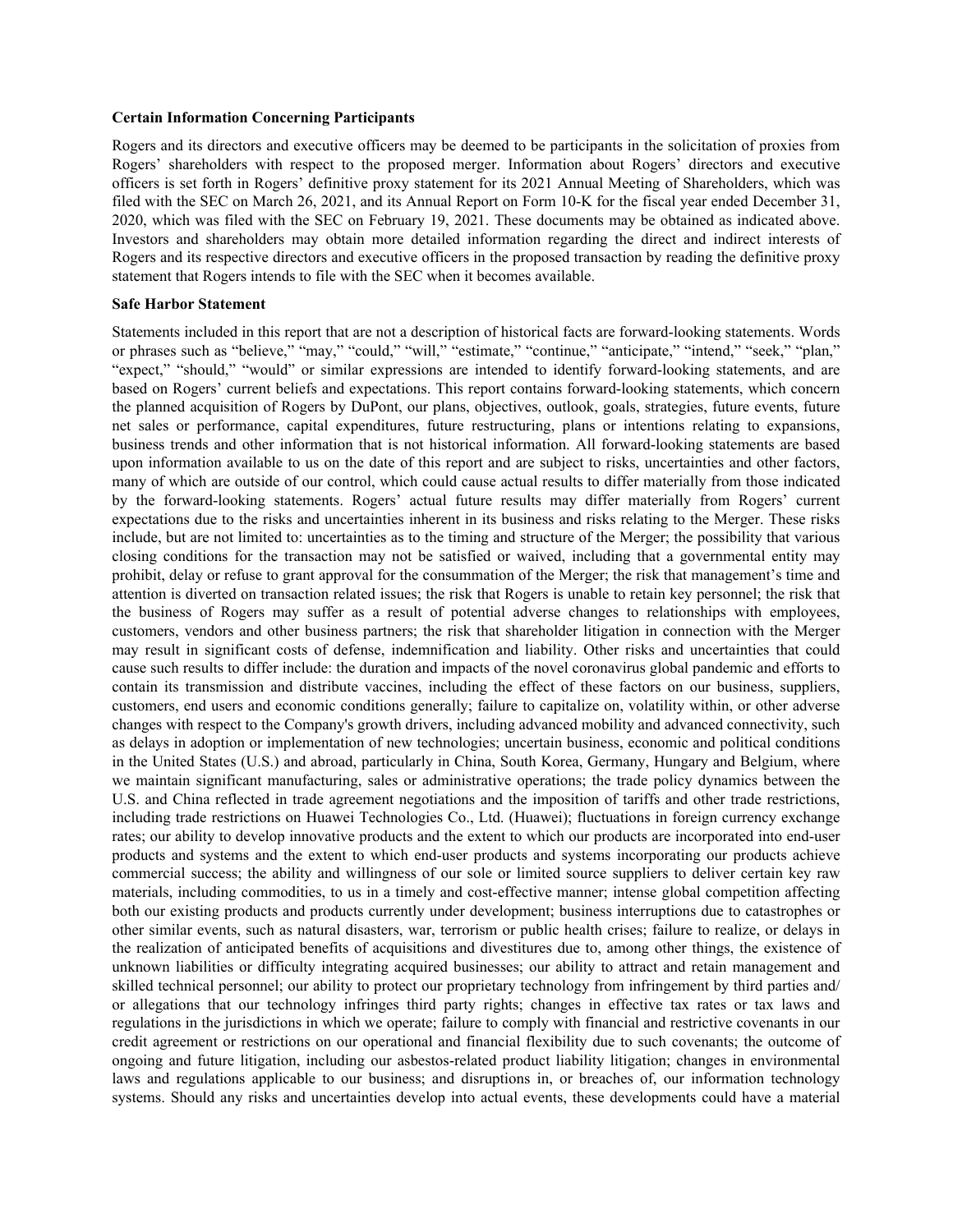adverse effect on the Company or the Merger. For additional information about the risks, uncertainties and other factors that may affect our business, please see our most recent annual report on Form 10-K and any subsequent reports filed with the Securities and Exchange Commission, including quarterly reports on Form 10-Q. Rogers Corporation assumes no responsibility to update any forward-looking statements contained herein except as required by law.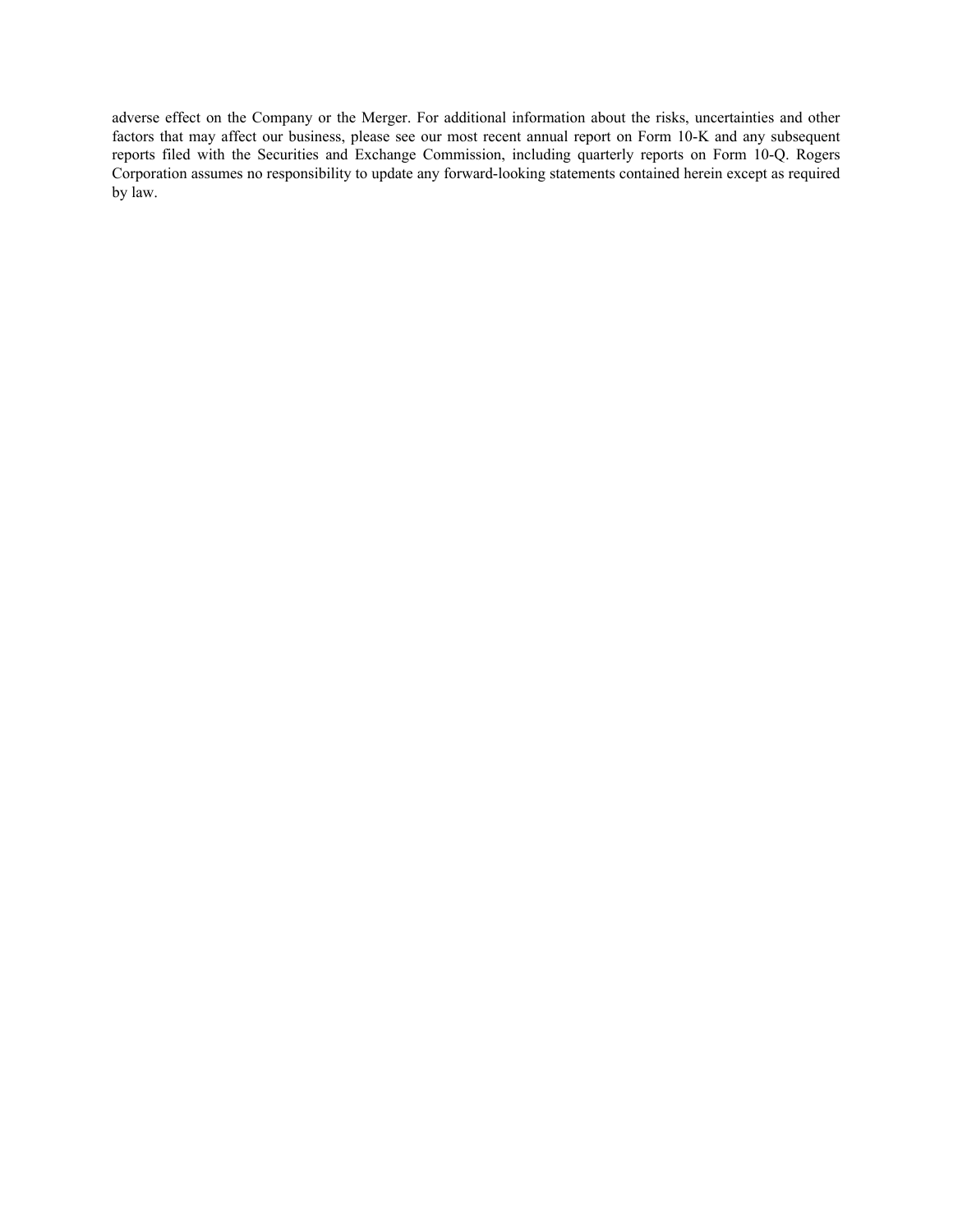#### **SIGNATURES**

Pursuant to the requirements of the Securities Exchange Act of 1934, the registrant has duly caused this report to be signed on its behalf by the undersigned hereunto duly authorized.

#### **ROGERS CORPORATION**

(Registrant)

Date: December 2, 2021 By: /s/ Jay B. Knoll

Jay B. Knoll

*Senior Vice President, Corporate Development, General Counsel and Corporate Secretary*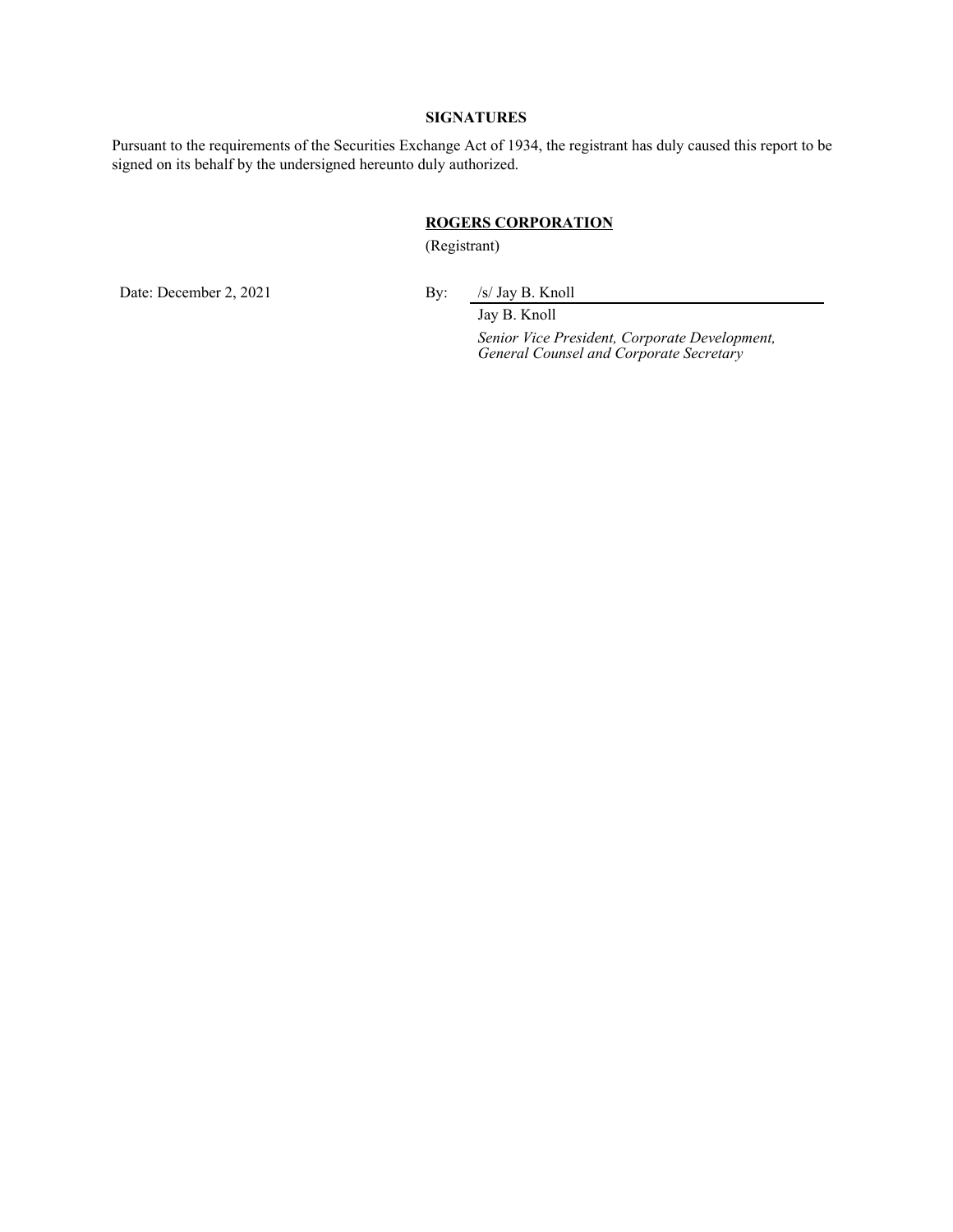## **Form Gross-Up Agreement**

[Full Name]

[Title]

## **Re: 280G Excise Tax Gross-Up**

### Dear [Name]:

As you know, Rogers Corporation ("Rogers") has entered into a definitive agreement to be acquired by DuPont de Nemours, Inc. (the "Merger"), which we expect to be completed in the first half of 2022 (subject to applicable regulatory and shareholder approvals). Thank you for all you have done to propel Rogers to this point. As we prepare for the Merger, your continued dedication to Rogers is essential and, in consideration for your continued services, we are providing you with this "Gross-Up Agreement". Under this Gross-Up Agreement, Rogers (or its successor) will pay you an amount such that, after taxes, you retain sufficient funds to pay any excise taxes imposed under the Internal Revenue Code on payments made to you in connection with the Merger. The terms of this Gross-Up Agreement are set forth below.

**Excise Tax.** Section 4999 of the Internal Revenue Code (the "Code") imposes a 20% excise tax (the "Excise Tax") on certain payments called "excess parachutes payments" that are made in connection with a change in control of a company. Whether a payment to you is an "excess parachute payment" – and therefore whether the Excise Tax is imposed – is determined under section 280G of the Internal Revenue Code. If imposed, the Excise Tax is in addition to any other taxes that you may owe with respect to a Payment, including income taxes and employment taxes.

**Gross-Up Payment.** If any payment or benefit received or to be received by you from Rogers, its subsidiaries, successors, or affiliates (the "Company") in connection with or on account of the Merger is subject to the Excise Tax (each, a "Payment"), the Company will pay you an additional amount (the "Gross-Up Payment"). The Gross-Up Payment will be an amount such that the net amount that you retain, after deduction of (a) the Excise Tax on the Payments, (b) any federal, state, and local income tax and the Excise Tax upon the Gross-Up Payment, and (c) any interest, penalties, or additions to tax payable by you with respect thereto, will be equal to the total present value (determined under section 280G(d)(4) of the Code) of the Payments at the time such Payments are to be made.

**Determination of Parachute Payments and Excise Tax.** The Company will select a nationally recognized certified public accounting firm (the "280G Consultant") to make all determinations required with respect to calculating the Gross-Up Payment, including whether and when a Gross-Up Payment is required, the amount of any such Gross-Up Payment, and the assumptions to be used in arriving at such determination.

For purposes of determining the Gross-Up Payment, you will be deemed to pay Federal income tax at the highest marginal rate applicable to individuals in the calendar year in which any such Gross‑Up Payment is to be made and deemed to pay state and local income taxes at the highest marginal rates applicable to individuals in the state or locality of your residence or place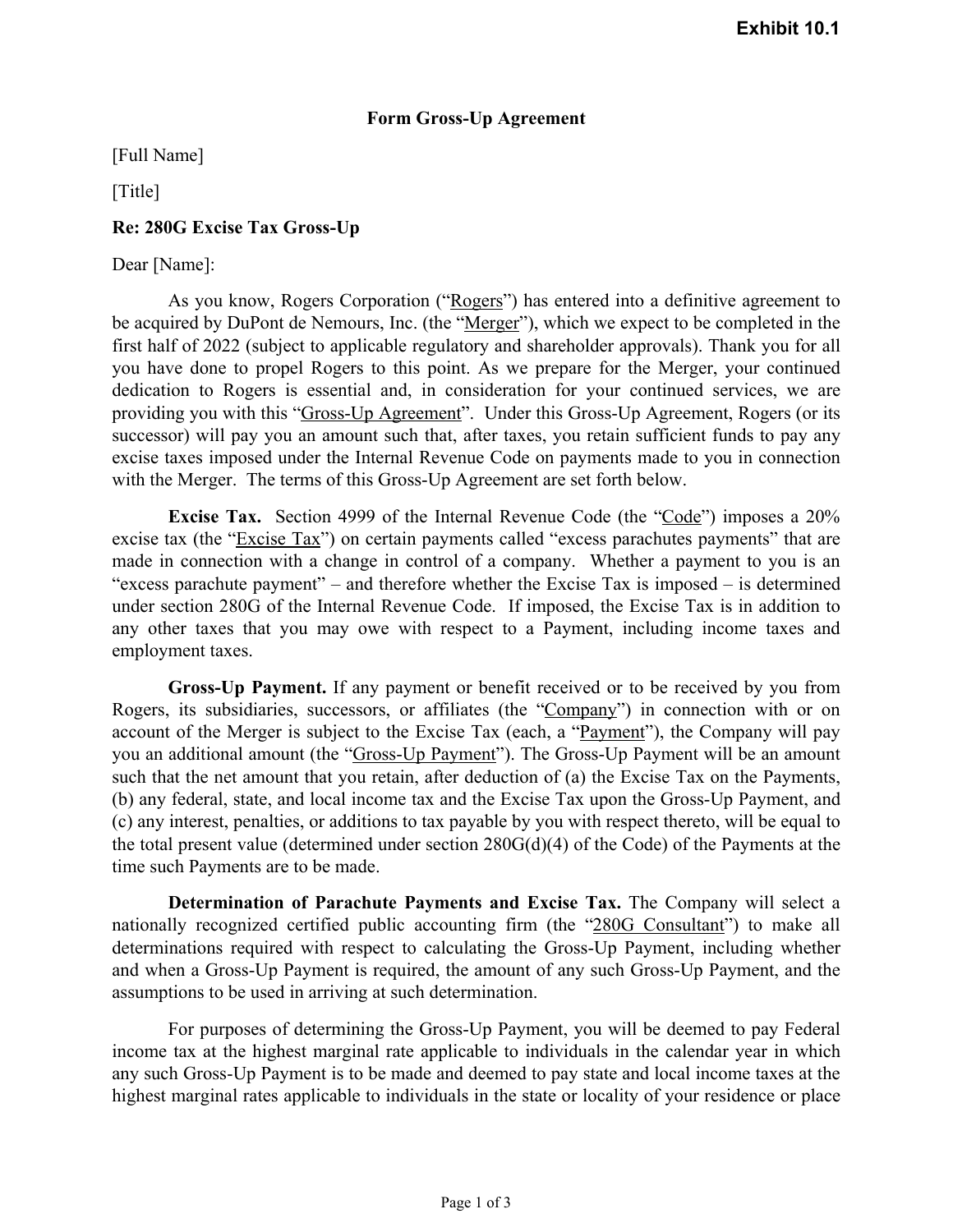of employment in the calendar year in which any such Gross‑Up Payment is to be made, net of the maximum reduction in Federal income taxes that can be obtained from deduction of state and local taxes, taking into account limitations applicable to individuals subject to Federal income tax at the highest marginal rate. In addition, the amount of the Gross-Up Payment due to you will be determined before, and taken into account in, any "best net" calculation used to determine any potential reduction in payments that would otherwise be contractually required to achieve the most favorable after-tax result for you.

The Company will require the 280G Consultant to provide detailed supporting calculations to you and the Company within 15 days (or such earlier time as may be requested by the Company) of receipt of notice by the Company that there has been a Parachute Payment. If the 280G Consultant determines that no Excise Tax is payable by you, it will inform you and the Company of such determination in writing.

**Timing of Gross-Up Payment and Tax Withholding.** The Gross-Up Payments shall be made upon the earlier of (a) the payment to you of any Payment or (b) the imposition upon you, or any payment by you, of any Excise Tax. The Gross-Up Payments are subject to tax withholding, and all or a portion may be withheld and paid over to the IRS or any other applicable taxing authority for your benefit. The Gross-Up Payments and any other compensation under this Agreement will be made no later than the date specified under Treasury Regulation section  $1.409A-3(i)(1)(v)$ .

**Adjustments to Gross-Up Payment.** If it is established pursuant to a final determination of a court or an Internal Revenue Service ("IRS") proceeding that the Excise Tax is less than the amount previously taken into account under this Gross-Up Agreement, you will repay the Company the portion of the Gross-Up Payment attributable to such reduction plus, in the event you receive a refund from the IRS, any interest received by you from the IRS on the amount of such repayment, provided that if any such amount has been paid by you as an Excise Tax or other tax, you will cooperate with the Company in seeking a refund of any tax overpayments, and you will not be required to make repayments to the Company until the overpaid taxes and interest thereon are refunded to you. You will make the repayment to the Company no later than 60 days after your receipt of notice of such final determination or, if you paid such amounts to the IRS, 60 days after you receive a refund of such amounts from the IRS, if later.

**Additional Gross-Up Payment.** If the IRS asserts that the Excise Tax exceeds the amount taken into account under this Gross-Up Agreement (including by reason of any payment the existence or amount of which cannot be determined at the time of the Gross-Up Payment), the Company will make an additional Gross-Up Payment in respect of such excess within 30 days of the Company's receipt of notice of such assertion, provided that the Company may instead notify you of its intent to contest such assessment, in which case the Company shall bear and pay directly all costs and expenses (including any additional interest and penalties and reasonable accounting and attorneys' fees) incurred in connection with such contest and shall indemnify and hold you harmless on an after-tax basis for any Excise Tax or income tax (including interest and penalties) imposed as a result of such contest or payment of such costs of expenses, and you shall reasonably cooperate with respect to such contest. If, following such contest, a final determination is made that additional Excise Tax (or any associated tax, interest,